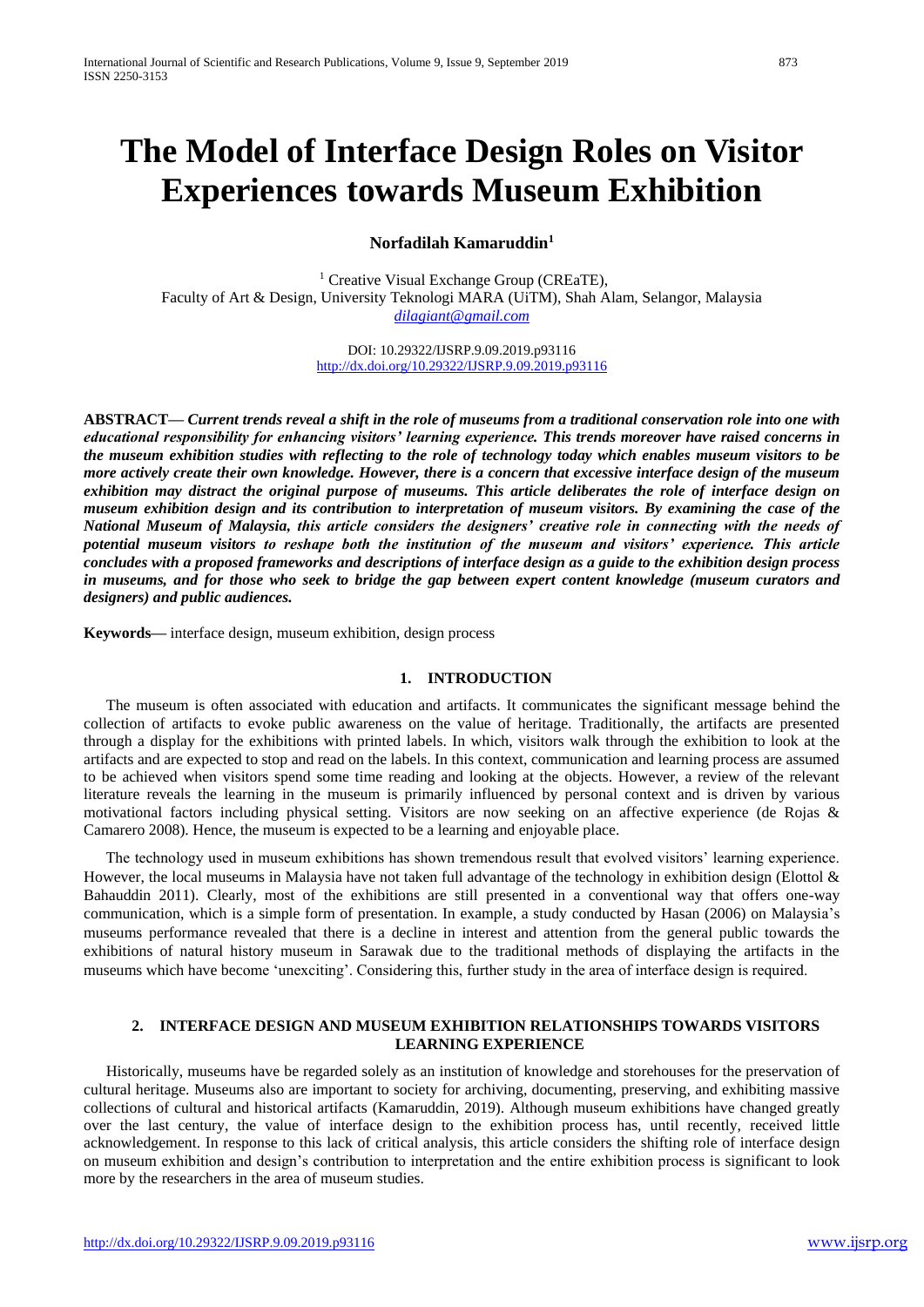The shift in the role of museums from passive exhibition to active dissemination of knowledge has resulted in the redefinition by ICOM in 2007 (ICOM 2007). Thus, museum was defined as a non-profit, permanent institution in the service of society and its development, open to the public, which acquires, conserves, researches, communicates and exhibits the tangible and intangible heritage of humanity and its environment for the purposes of education, study and enjoyment (ICOM 2007). Therefore, each museum has its own uniqueness in the range of displays which houses different categories of exhibition or just focuses on a specific category of exhibition. In that sense, different types of museum exhibitions provide different kinds of learning experience to the visitor.

Therefore, most visitors are spending their vacations by visiting museums to experience their moment in history and culture. Commonly, when visitors discussing about their museum experiences, they will not only share what knowledge they acquire but also how they feel during the museum visit. Museum visitors also are expecting to obtain knowledge and, at the same time, to create good memories about their visiting in museum (Caldwell, 2002). In this context, the effective museums exhibition is not only related to visitors' experience, but also to the interface design role and performance. Thus, the failure of interface design of museum exhibition affects museum visitors experience.

Referring to the interface design role and performance that related to visitor experiences, museum curators and exhibition designers have looked for a better understanding not only on visitors learning experience in designing the appearance of museum exhibitions but also interface design of museum exhibition display. By considering that, museum curators and exhibition designers also needs to know that museum visitors are variety in nature which each individual person has a unique personality, different culture, different level of knowledge and education, and visitors' personal context. Hence, appearance of each exhibition should have been an ability to serving the needs of the visitors.

In summary, as shown in Figure 1 that explaining on effective museum visitor experience towards any exhibition performance is related to an effective interface design of the exhibition display, a good physical of the exhibition hall and also effective museum visitors engagement. Beside all those three aspects of factor contributing, a visitor's attention towards exhibition additionally is based on the visitor learning style.



**Figure 1:** The Museum Visitor Experience Relationship Model

# **3. METHODOLOGY**

The relevant data were collected through a front-end evaluation to gather information on the visitors' preferences, as well as their expectations of the exhibitions at National Museum of Malaysia in facilitating their learning experiences. The methodology used in the front-end evaluation was based on a quantitative approach which involved paper-based questionnaire survey to measure the variables for visitors' information, learning experiences, and performance of the existing interface design on permanent exhibitions at National Museum of Malaysia. The evaluation was carried out during the opening hours.

This National Museum of Malaysia houses four permanent exhibition galleries featuring Malaysia's history and rich cultural diversity. In particular, the first gallery known as "Balai A" shows the Malaysian culture of people, the second hall called "Balai B" exhibits Malaysia's historical artefacts, archaeological discoveries, traditional handicrafts, Malay and indigenous weapons collection. The third gallery or called 'Balai C' was exhibited various collections of national nature such as insects, mammals, fish and others. Beside 'Balai C' is the fourth hall called 'Balai D' which showcases materials that related to the Malaysian's economic activities such as industry commercial and public transport. Figure 2 show a part of the four permanent exhibition galleries.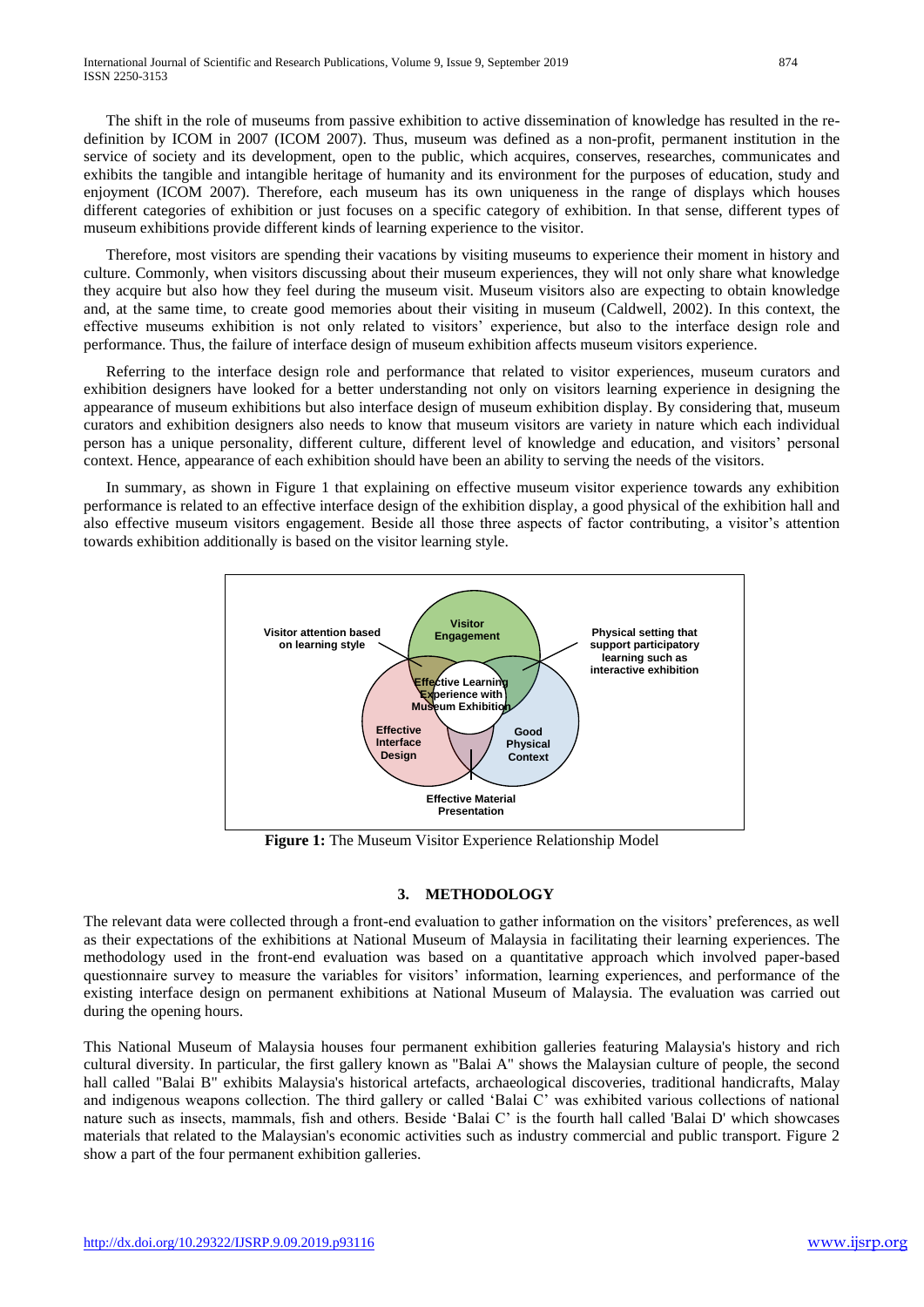

**Figure 2:** Permanent Exhibition Galleries in the National Museum of Malaysia

#### **4. THE MODEL OF INTERFACE DESIGN ROLE ON MUSEUM EXHIBITION DESIGN PROCESS**

The survey result indicates a greater number of repeated visitors (60%) than the first-time visitors (40%). Majority of visitors come in a group – with friends or relatives (60%), family members (24%) and organized groups (4%). The result is consistent with earlier visitors' studies, explaining the museum visit as social activities. The statistical study (Figure 3- 2) reveals that lone visitors spent significantly more time (2 hours and more) compared to the group visitors in the museum visit. It seems that lone visitors are less distracted in their visit as they may not be engaged in any social activities. Group visitors tend to spend more than 3 hours in the museum as they may engage in discussions that foster their construction of knowledge.

45% of the respondents remarked the pre-historical and archaeological exhibit category as non-attractive exhibit. The survey results suggest a need for improvement in certain exhibition components in the galleries is required. The visitors' comments are summarized as the story behind certain pre-historical and archaeology items displayed was not clearly explained and this therefore make visitors lost their interest on the objects. The feedback received from participants also determined that the arrangement of objects displayed in the gallery need to be well organized to draw a narrative behind the displays. The visibility of some printed labels was found to be unclear due to aging. Some visitors have recommended improving the visibility and readability of the images and labels were not clear.

The evaluation of the exhibitions' performance is based on two contexts which are visitor engagement and physical context. The opinions of the visitors were measured by five-point Likert scale (1-Strongly disagree, 2-Disagree, 3-Not sure, 4-Agree, 5-Strongly Agree). The average result of current existing interface design of exhibitions' performance at the National Museum of Malaysia is unsatisfactory as revealed by majority of the visitor's statements. In overall, the current museum exhibitions require an improvement in presenting the information to enhance its usability for visitors' learning experiences. Some visitors claimed that they learn in their own preferred way to construct their own learning experiences. The study moreover indicates that the visitors learning preferences in general are through images/photo stills (49.7%), reading and physically interacting with the display (27.3%), audio/video shows (13.0%), multimedia interactivity (5.4%) and others (4.6%).

This feedback further can be summarized that three fundamental elements of exhibition design have insisted throughout the museum exhibition: A gallery space (Physical space), Content Collections and audiences. These three basic elements moreover have evolved in alignment with the museum's informational function and the emergence of a more integrated design discipline. Although a gallery space and content collections are continuing to guide the design development, museum visitors' attentions also have become an important influential element in most interface design development. Regarding this, there has been an increased emphasis on the strong exhibition concepts, contextual setting and meaningful narratives or description, formulated to accommodate a variety of diverse audience groups and connect visitors with the exhibition information. This is where the interface design role and the designer understanding, and skills have become essential in the development of engaging exhibition. The designer moreover is directly responsible for the